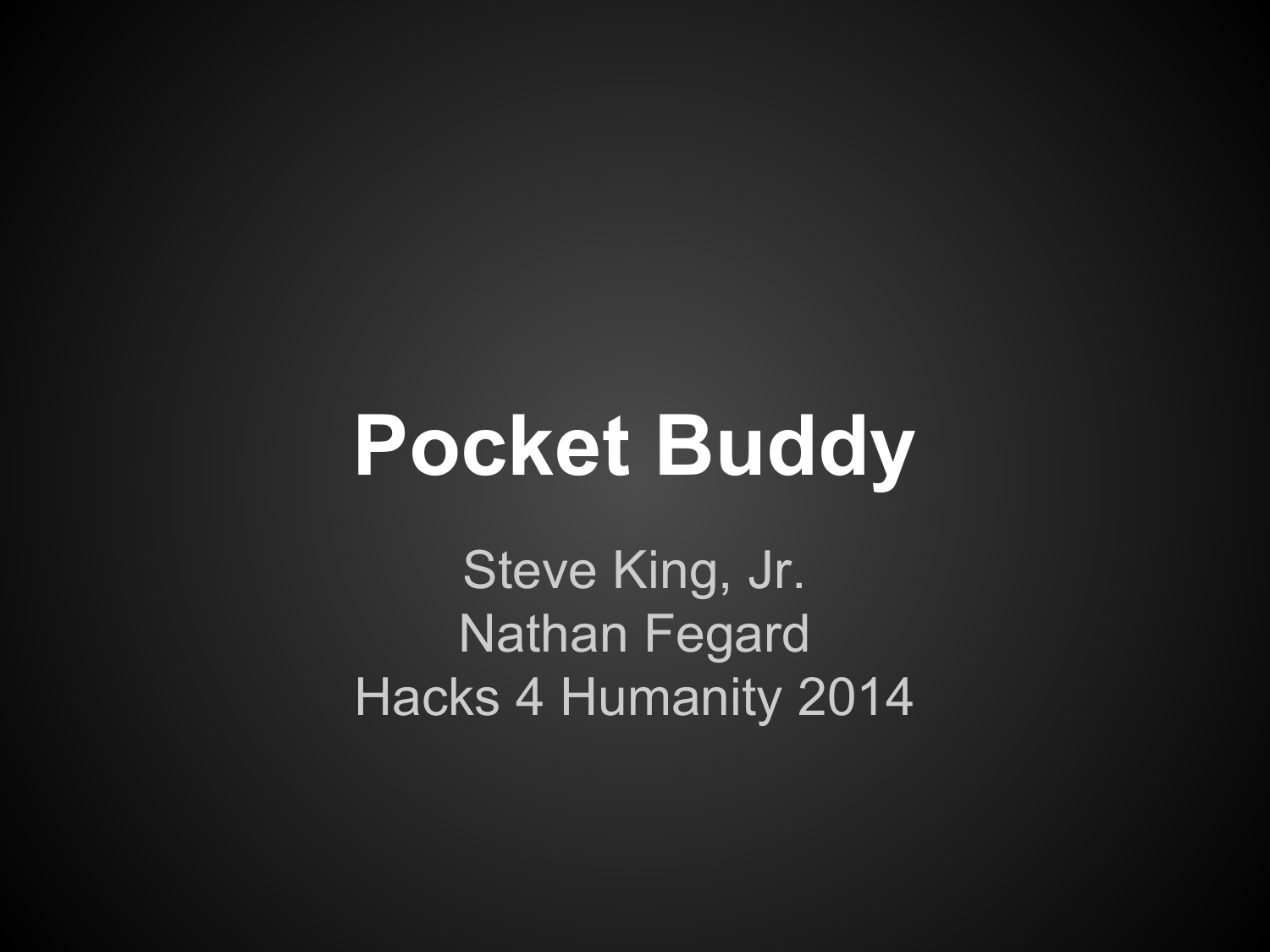#### **The Problem**

Self-diagnosis is becoming an increasingly popular trend among internet users who do not have the time or the insurance policy to consult a psychologist.

This has led to a multitude of millennials diagnosing themselves with extreme mental disorders such as Bipolar Disorder or Post Traumatic Stress Disorder without ever having consulted a professional, and living their lives accordingly.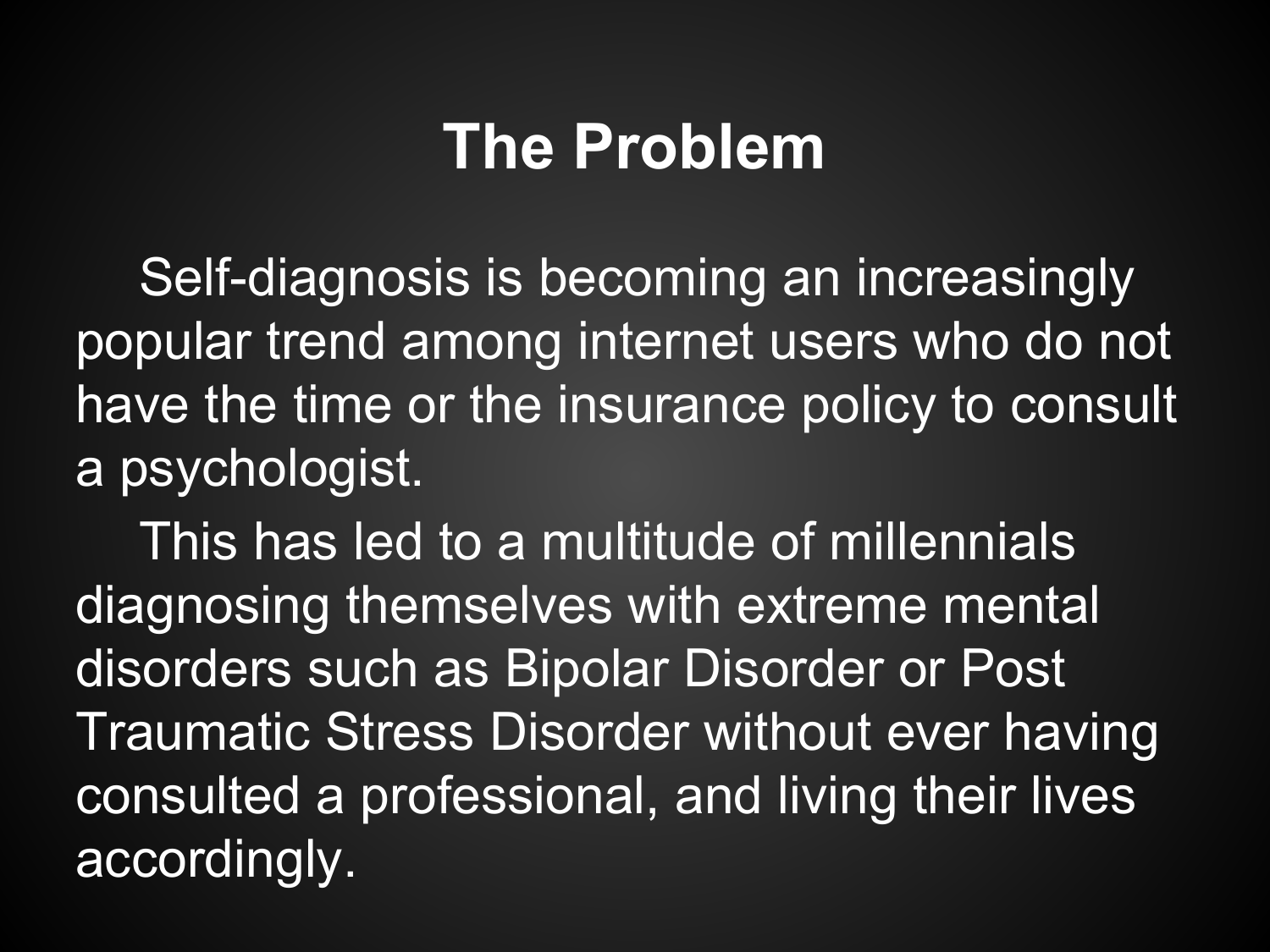#### **Parties Involved**

- **Persons interested in getting basic,** pre-diagnostic information and feedback from a more knowledgeable party for free and with as little hassle as possible
- Psychology graduate students interested in gaining experience in giving consultations and building their resume.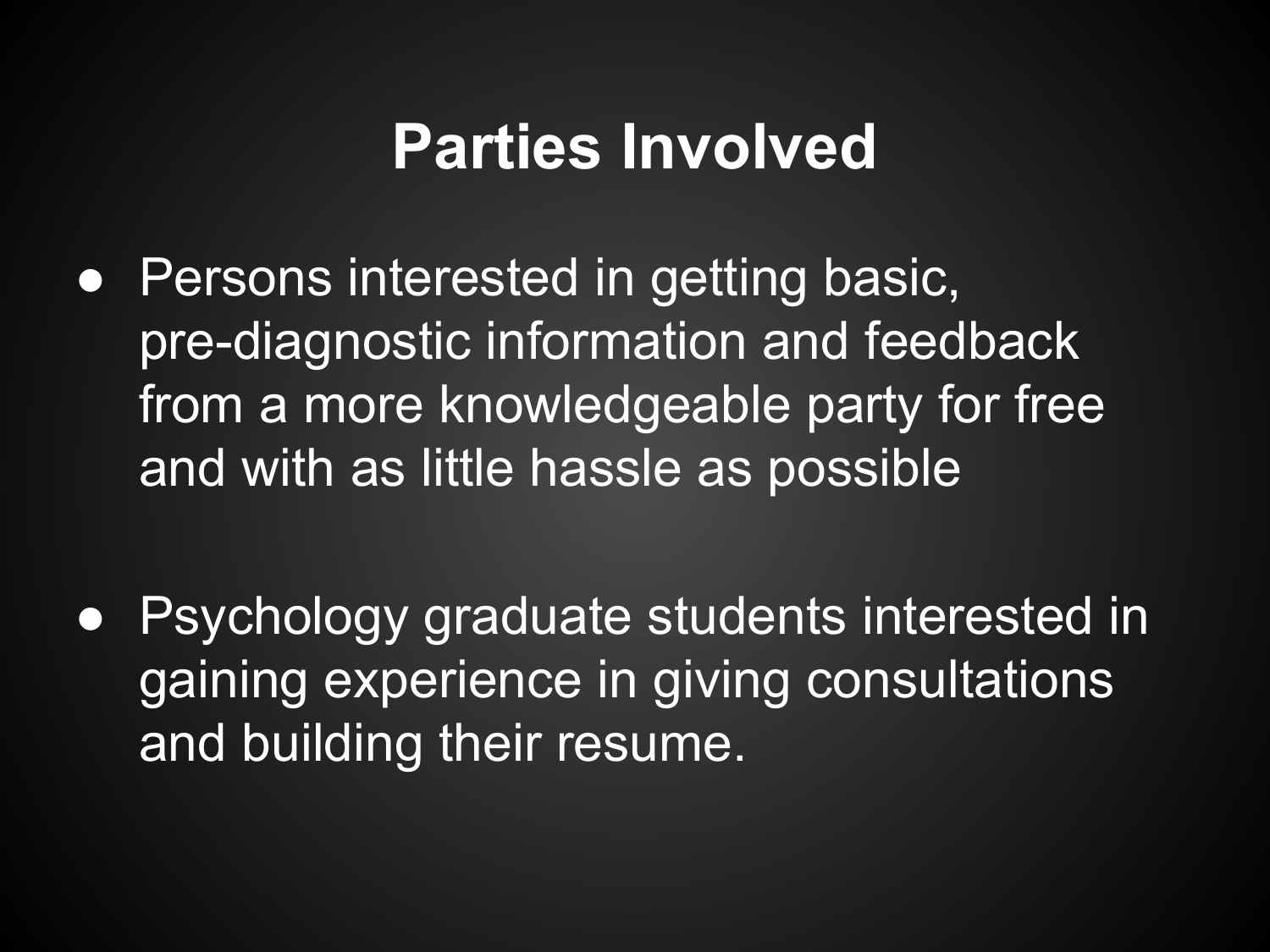#### **Enter Pocket Buddy**

Pocket Buddy is a way for both of the aforementioned parties to communicate with each other through a text-based chat system. For the client, consultation is completely free and anonymous.

Consultants have persistent accounts which statistics based on client feedback, which they can cite on their resume and use to improve upon their skills.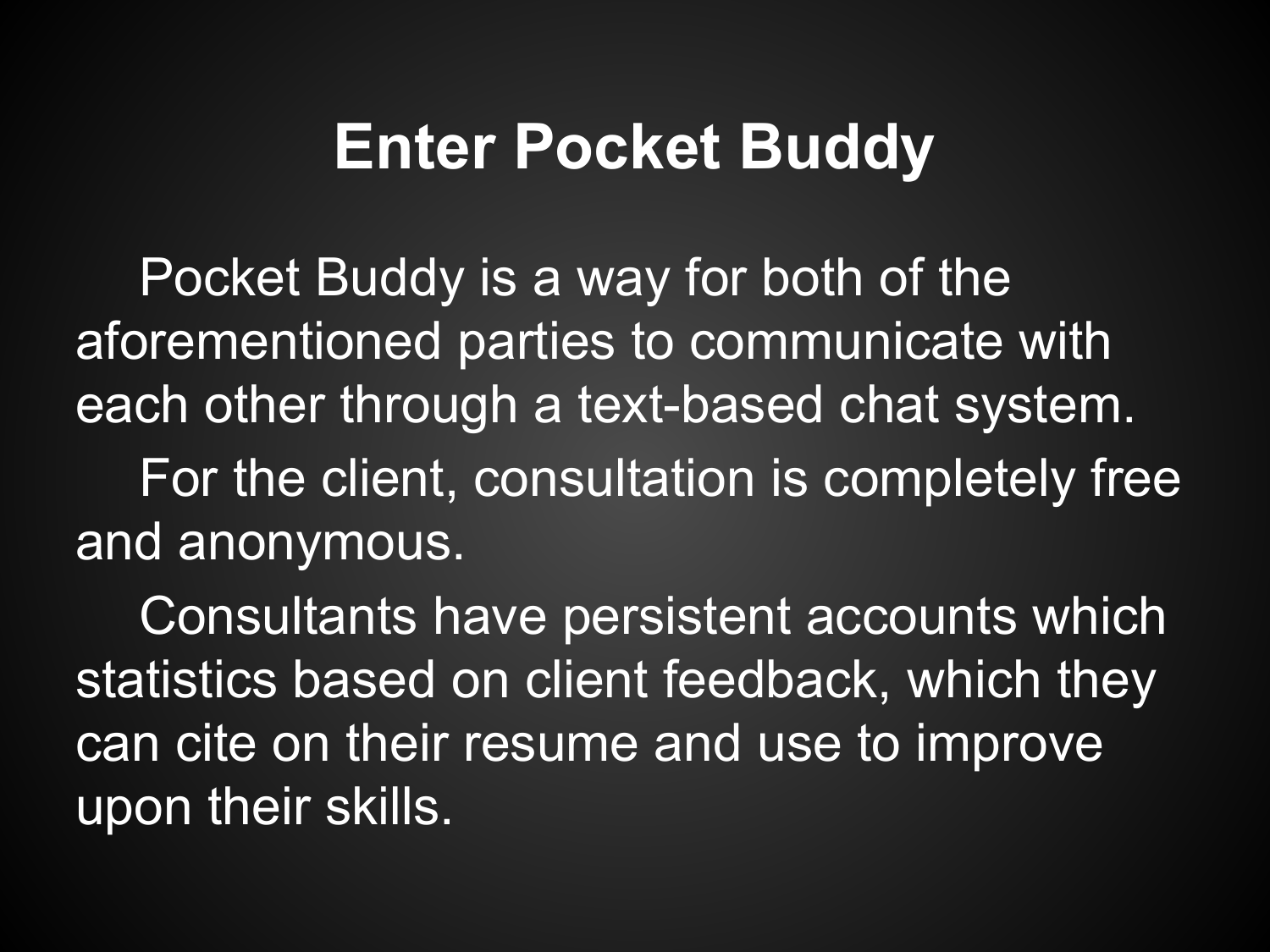# **Pocket Buddy's Humanitarian Principles**

Self-reflection

- Consulting with a qualified party on the status of one's mental health engages the client to reflect on his/herself
- Consultants are able to reflect on the feedback of their clients through the reputation system to improve their abilities.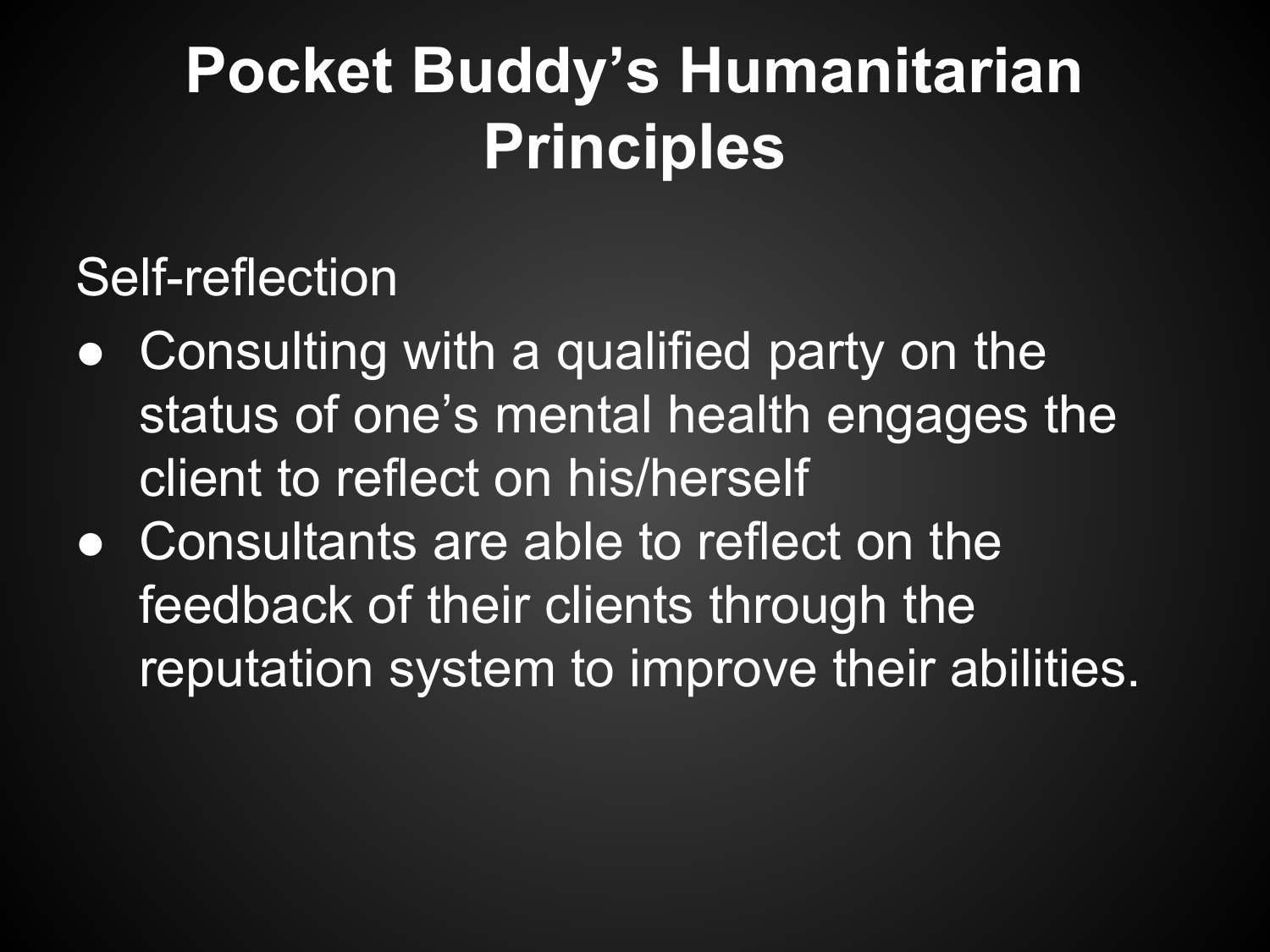# **Humanitarian Principles (cont.)**

**Integrity** 

- Pocket Buddy facilitates the ability of participating consultants to gather a reputation through providing a service to the best of their ability
- **•** It also enables clients to seek out help rather than bypass it through self-diagnosis.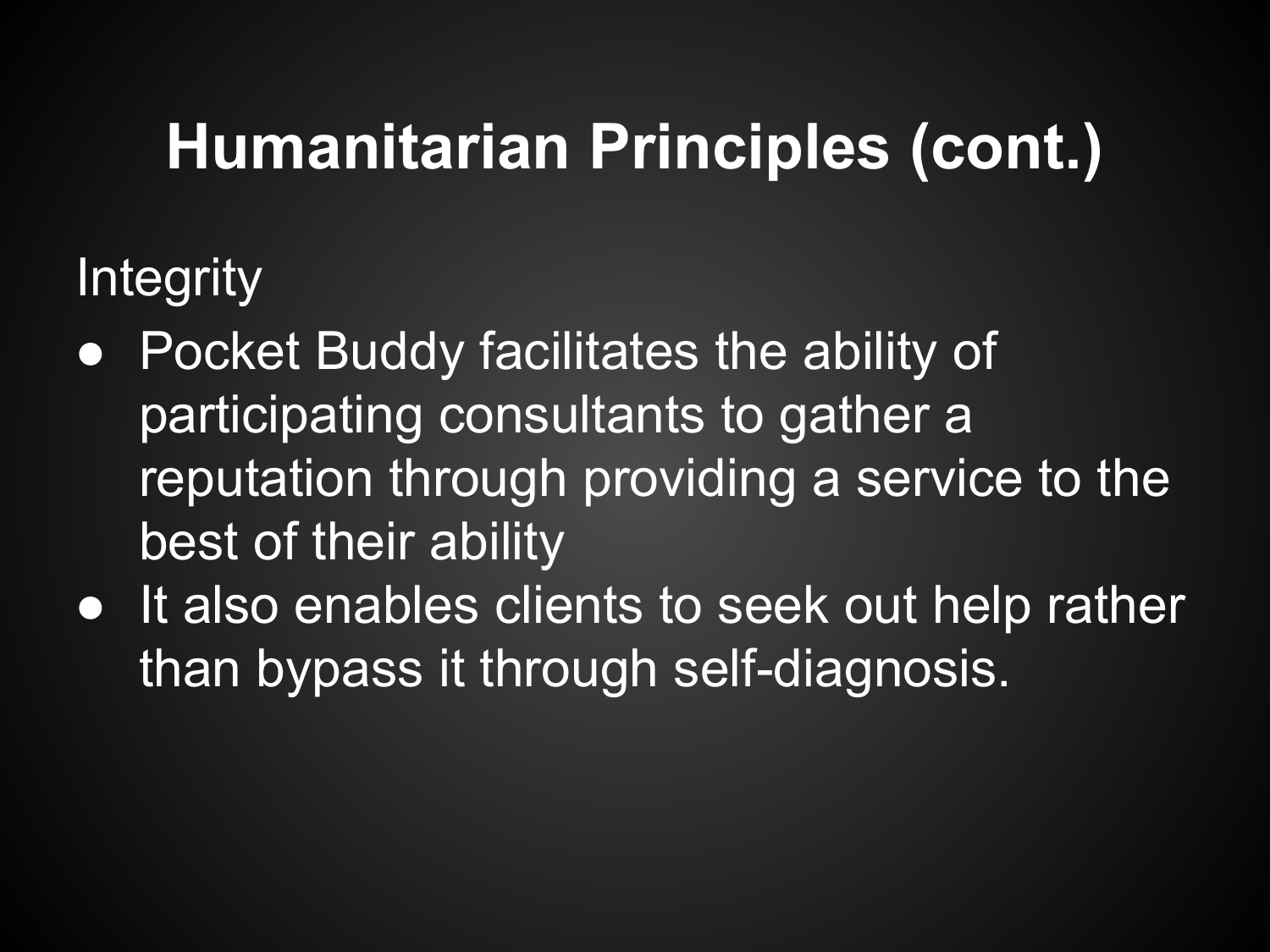# **Humanitarian Principles (cont.)**

Empathy

● Empathy is a crucial skill to be honed as a psychologist, and Pocket Buddy enables consultants to get hands on experience empathizing with a person rather than reading case studies.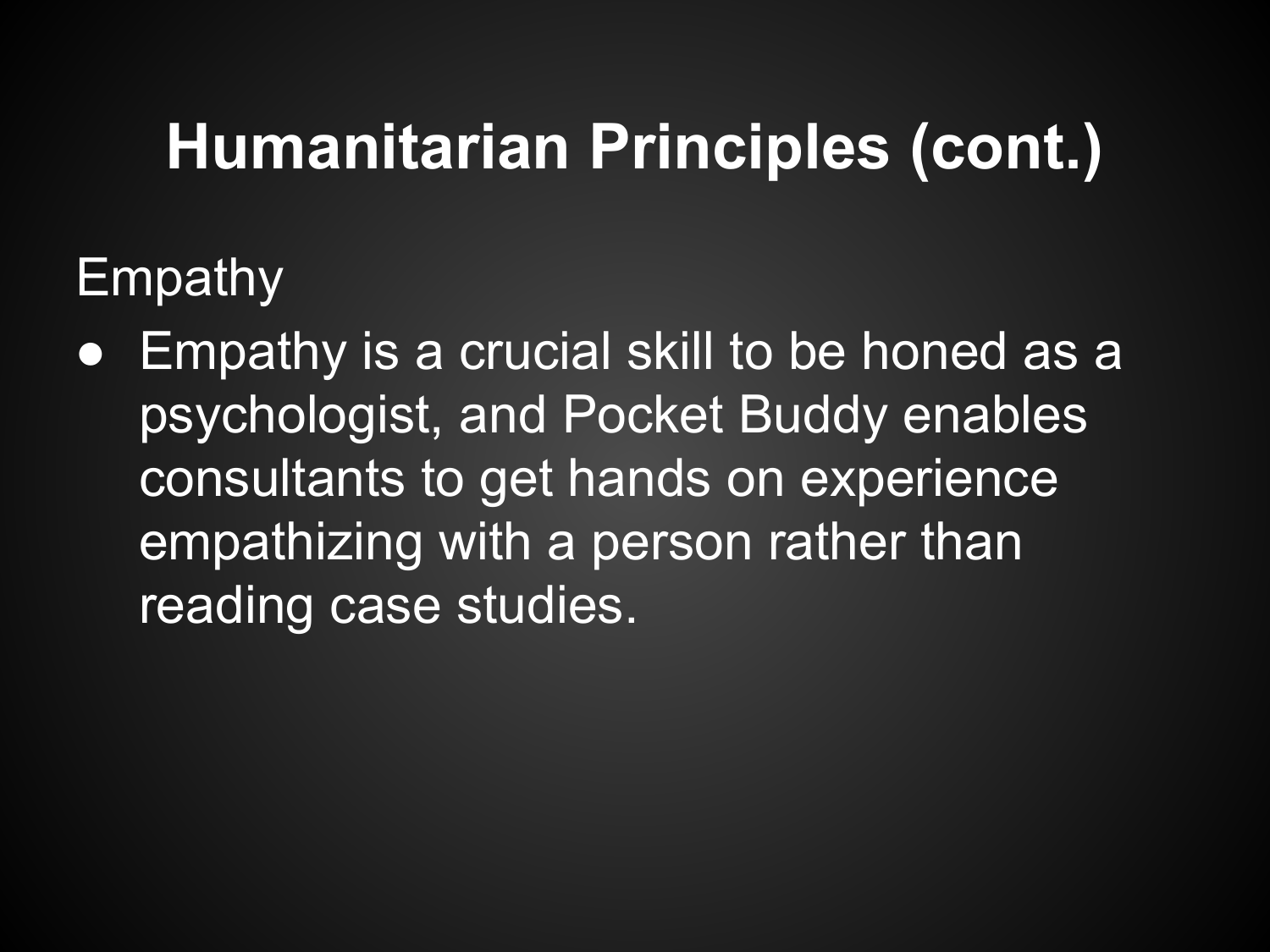#### **Reaching Out to Users**

Ideally, to build up a userbase (after resolving the licensing, liability, and privacy legalese), we would pitch the idea to professors around ASU (and later other universities) to recruit grad students interested in participating as consultants. After finding a group of consultants, we would send out newsletters, post fliers, and get in contact with ASU's Health and Wellness administrators to spread the word about the availability of the app.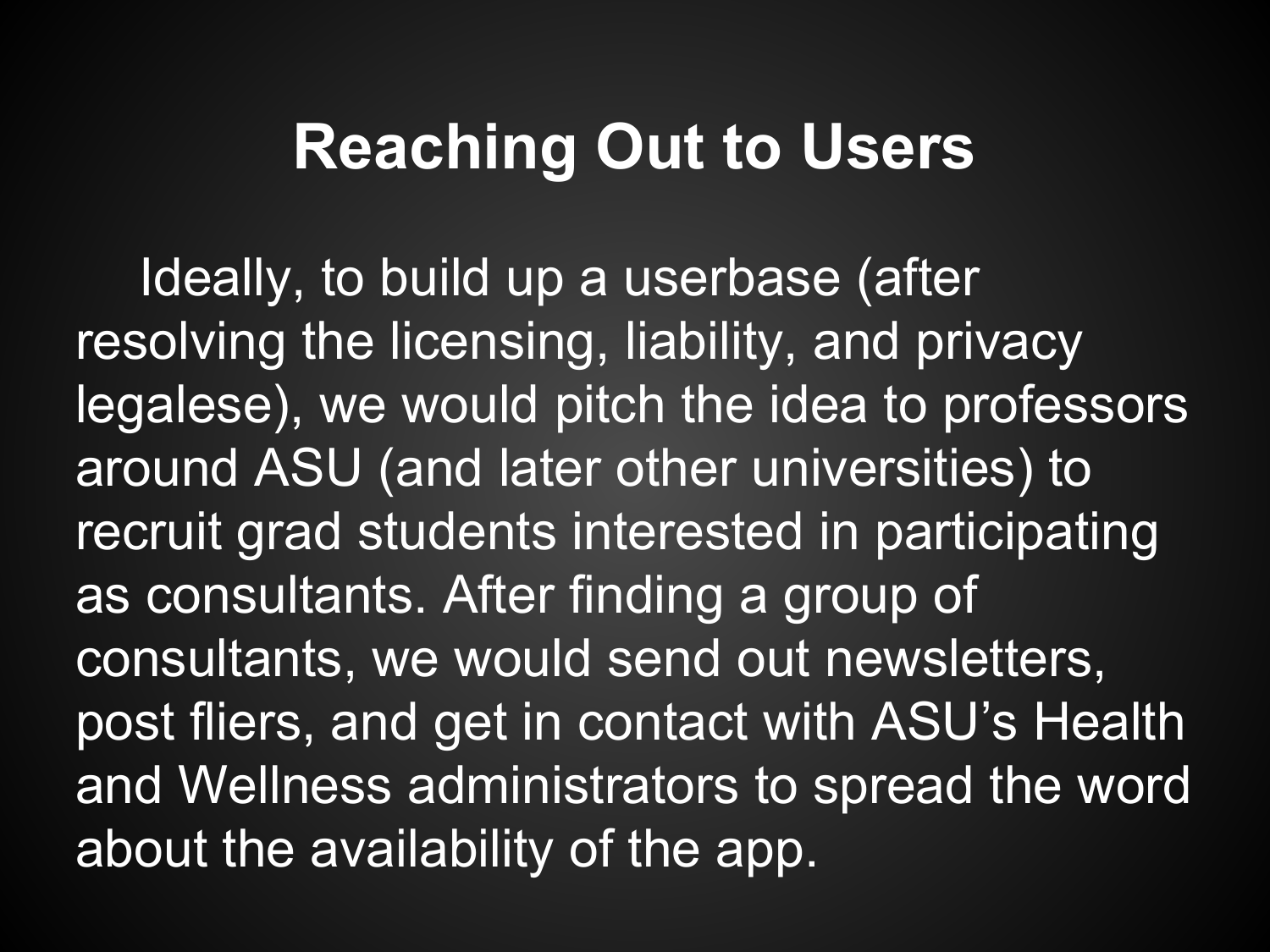#### **Associated Costs**

The chat server utilized by the app is built to be lightweight and highly scalable. It can potentially support a 1000 users on a machine which costs \$5 per month to rent. It is also feasible to implement the system on the Heroku app engine for free hosting while the system supports a few hundred users. Overall, the costs associated with maintaining Pocket Buddy are incredibly cheap.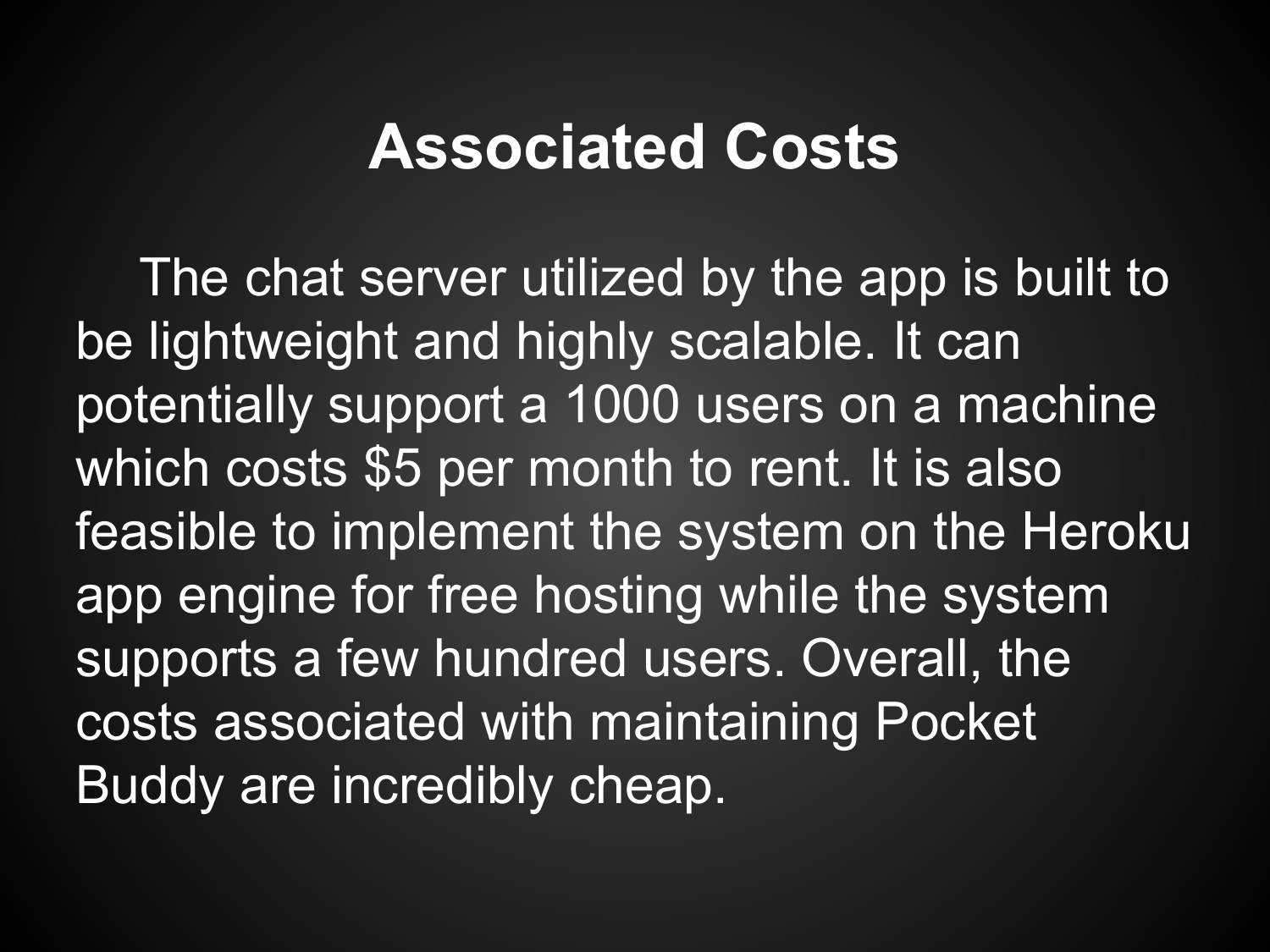### **Revenue?**

Since Pocket Buddy is intended to be provided free of charge, the only foreseeable sources of revenue it could accrue are through donations or in-app advertisements.

Luckily, the costs of hosting are almost negligible, and the architecture of the server could be further scaled down in the future to further reduce the associated costs.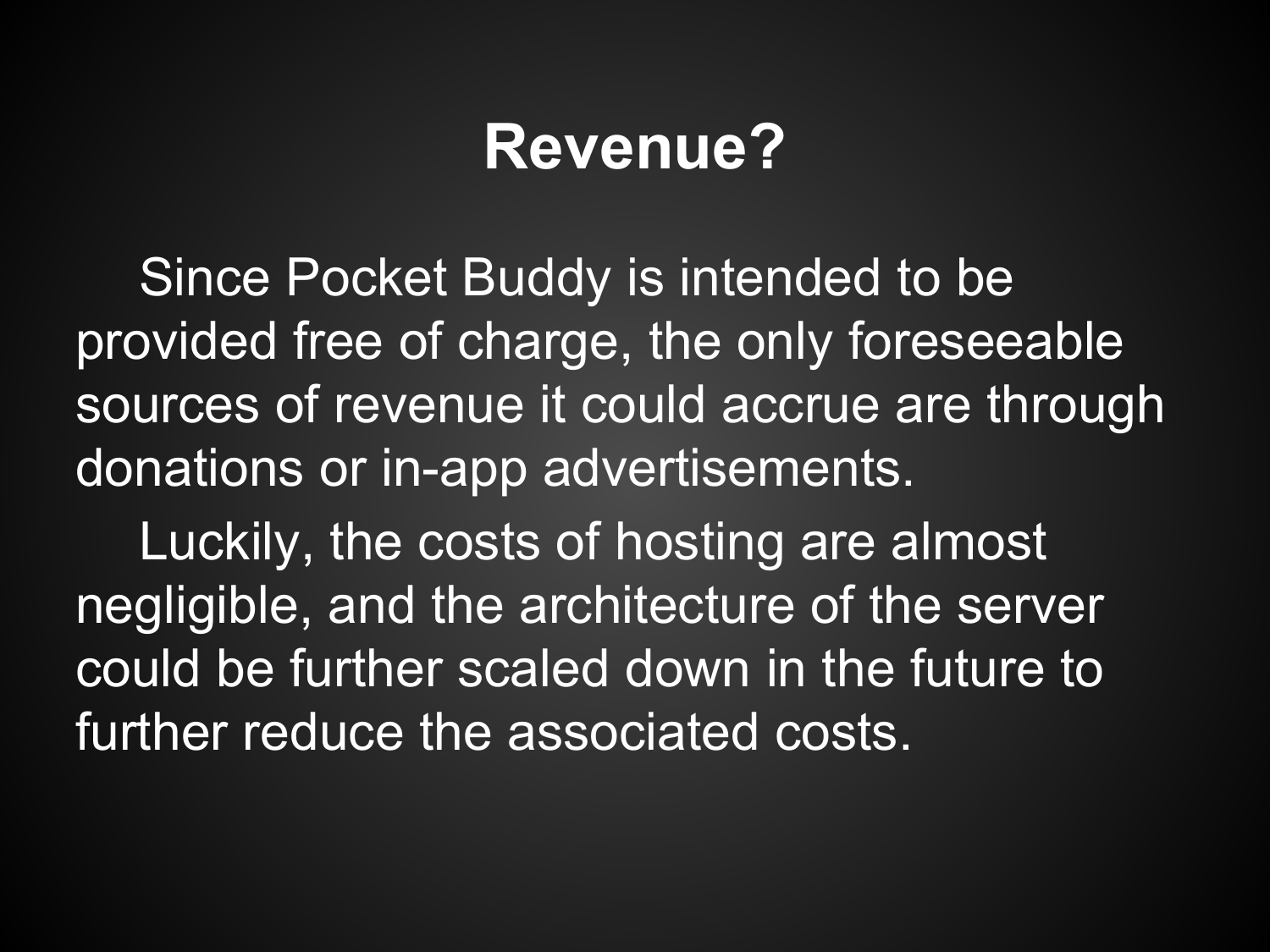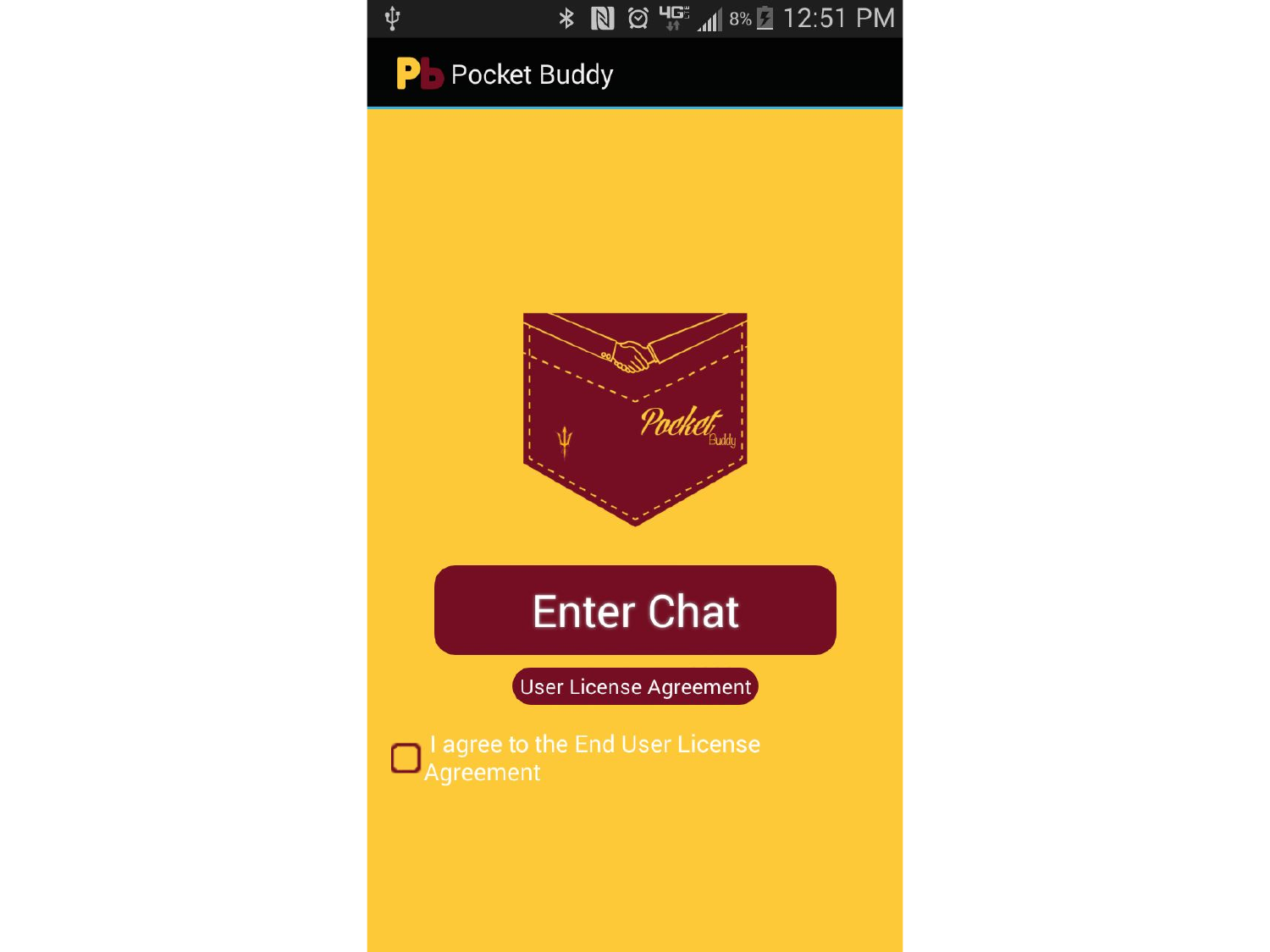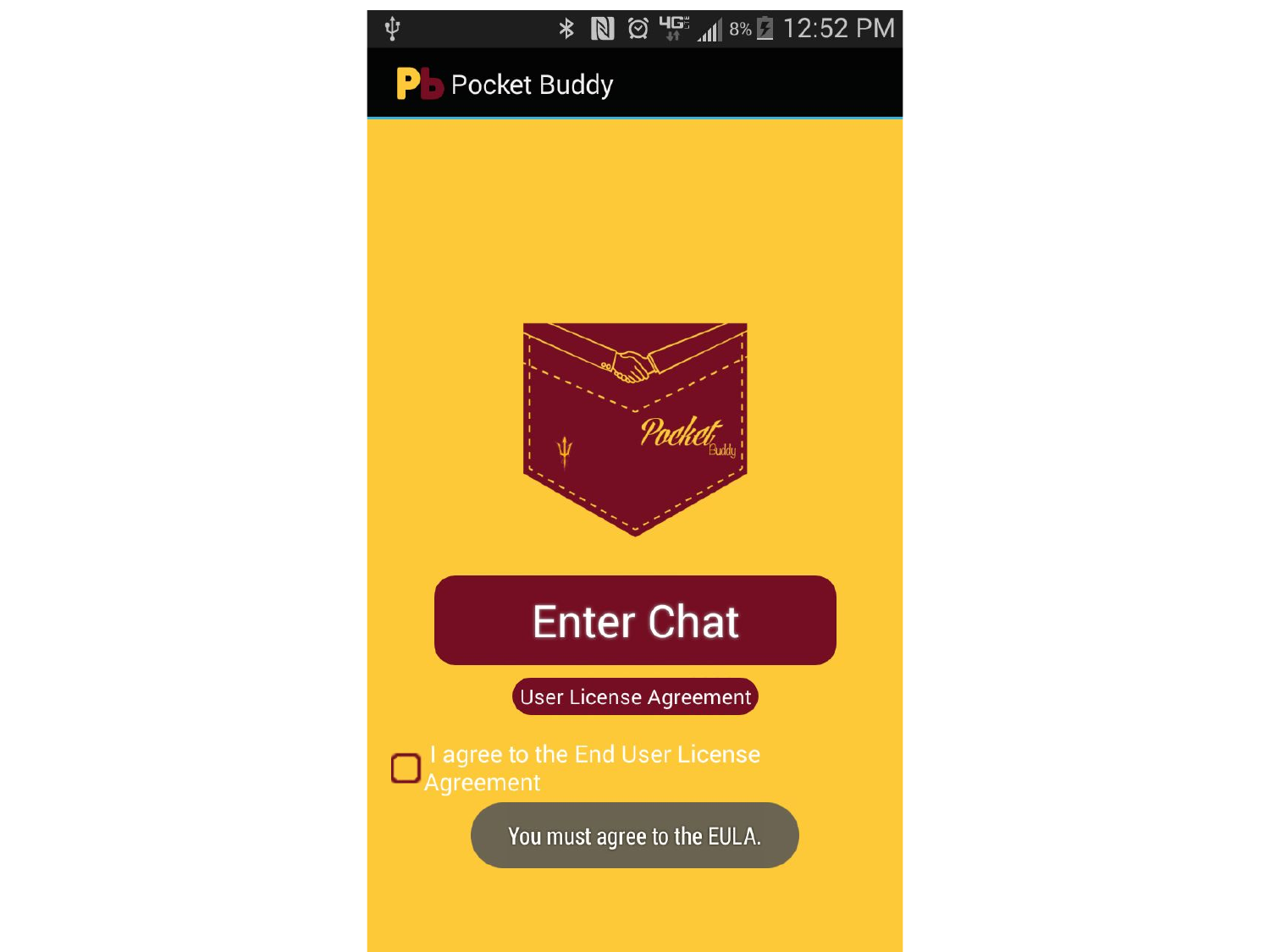#### *\* **N** © <sup>4G</sup> 418% 12:52 PM

#### **License Agreement**

ψ

Lorem ipsum dolor sit amet, consectetur adipiscing elit. Aliquam faucibus volutpat tellus in Iobortis. Pellentesque rutrum lorem ex, aliquet porttitor tellus ultricies ut. Curabitur iaculis metus sit amet magna mattis, id faucibus ex ornare. Etiam ac sodales metus. Vivamus venenatis convallis maximus. Cras ullamcorper risus ac condimentum lobortis. Donec imperdiet malesuada malesuada. Integer eu sagittis purus. Ut porttitor dui ac gravida pellentesque. Aliquam quis hendrerit nibh.

Nullam faucibus, neque eu blandit bibendum, mi libero efficitur risus, quis bibendum lectus ante eu tellus. Quisque risus nulla, tempor at mavimus non ornara quis aros

Okay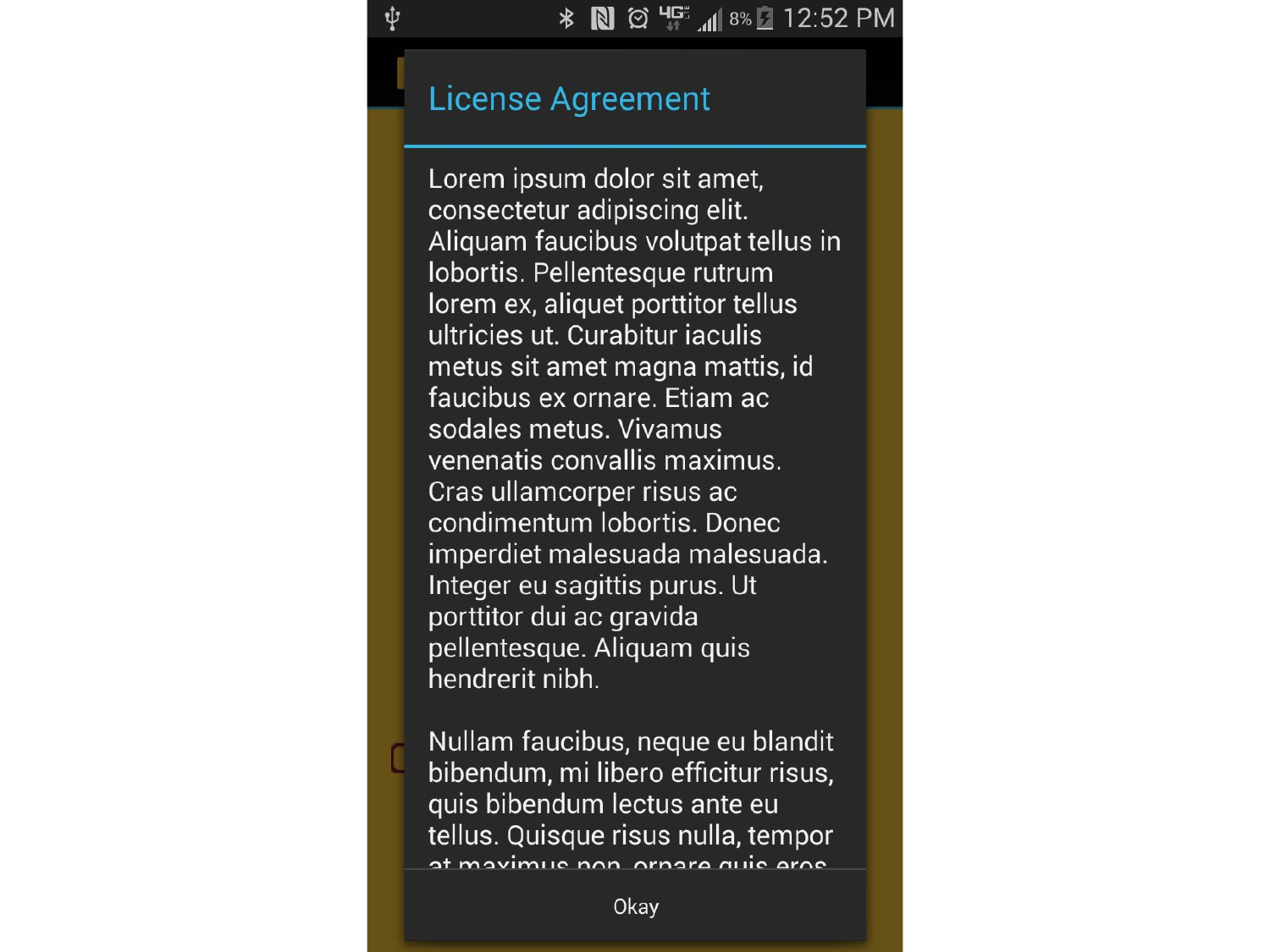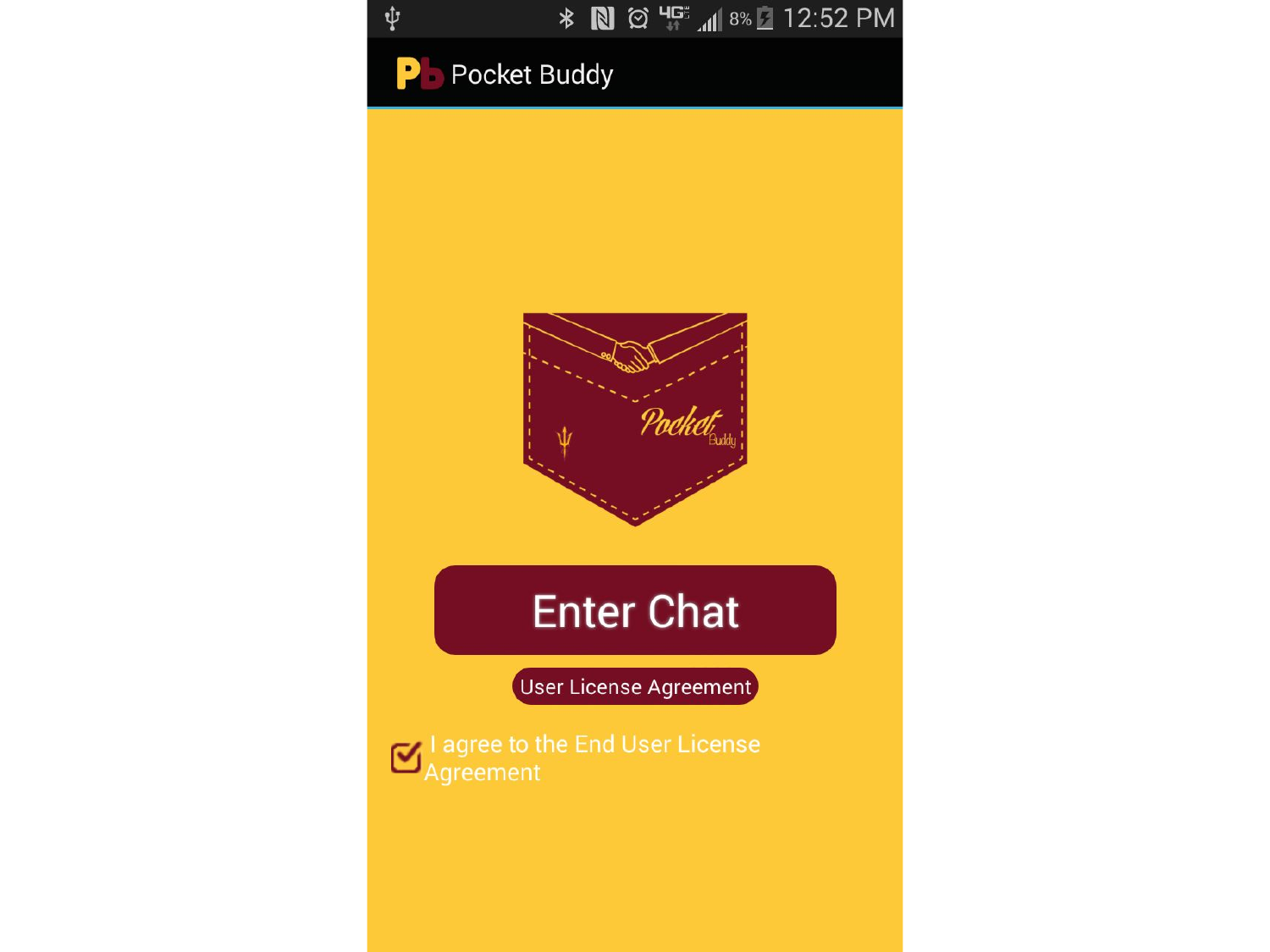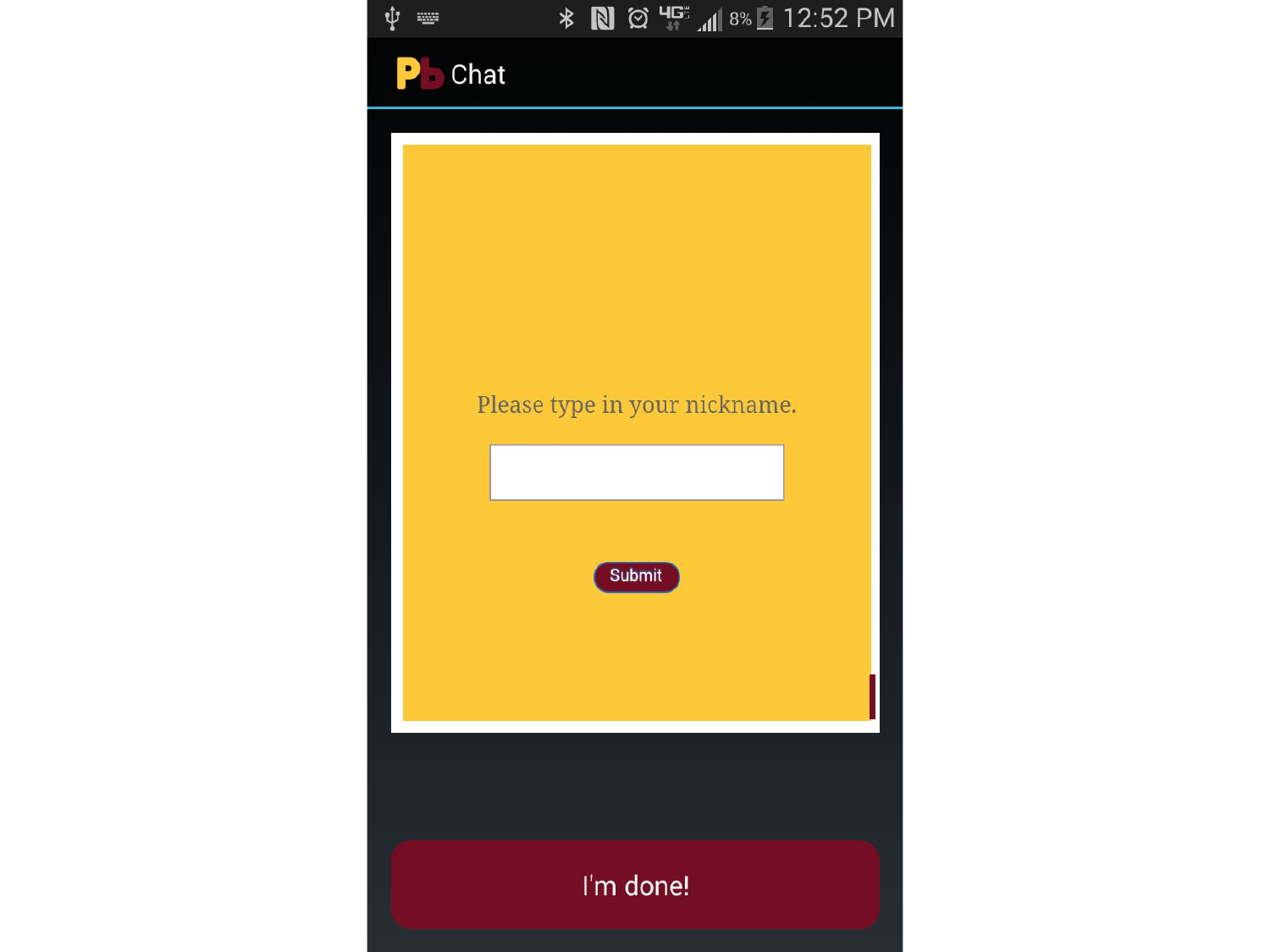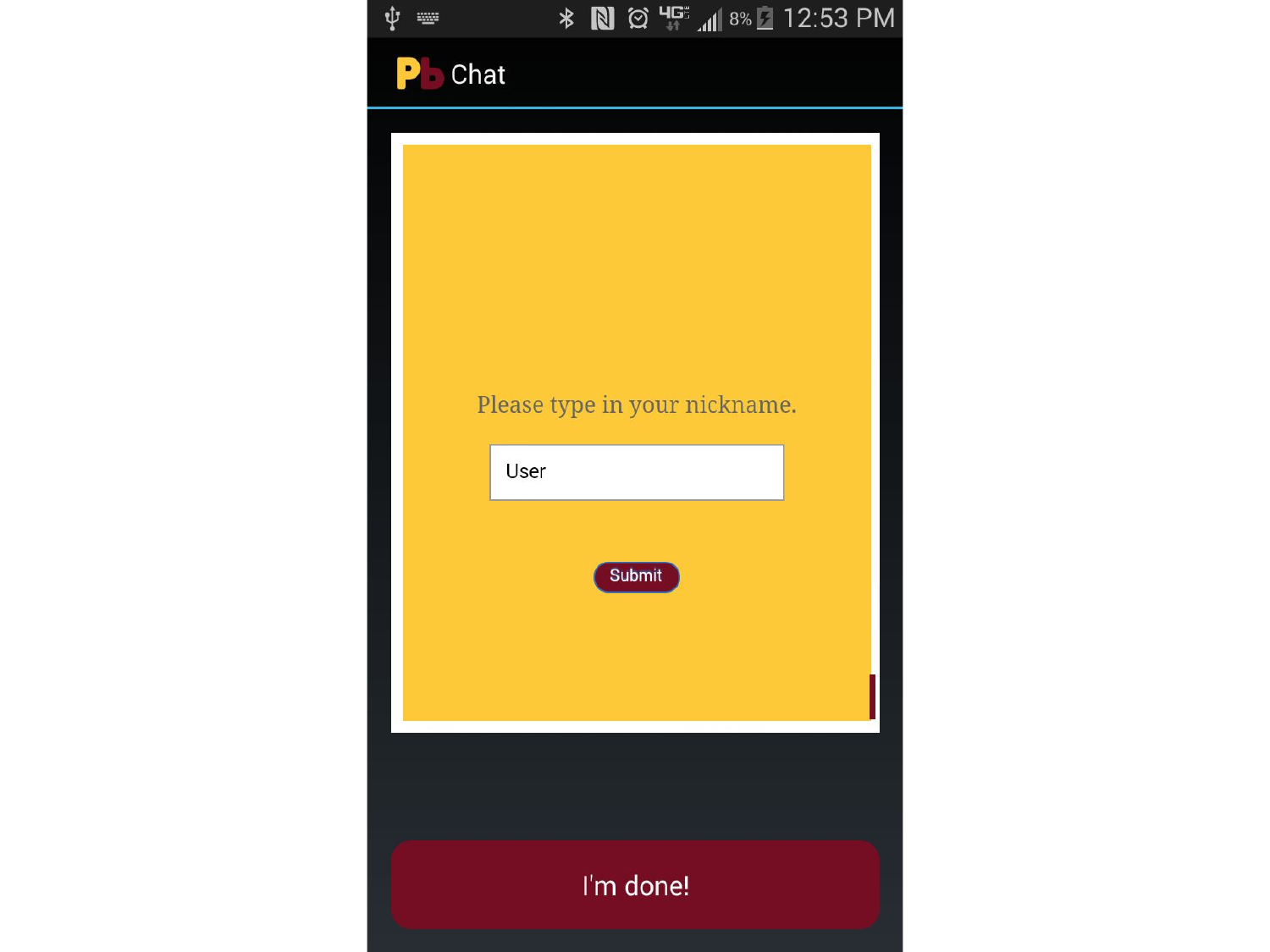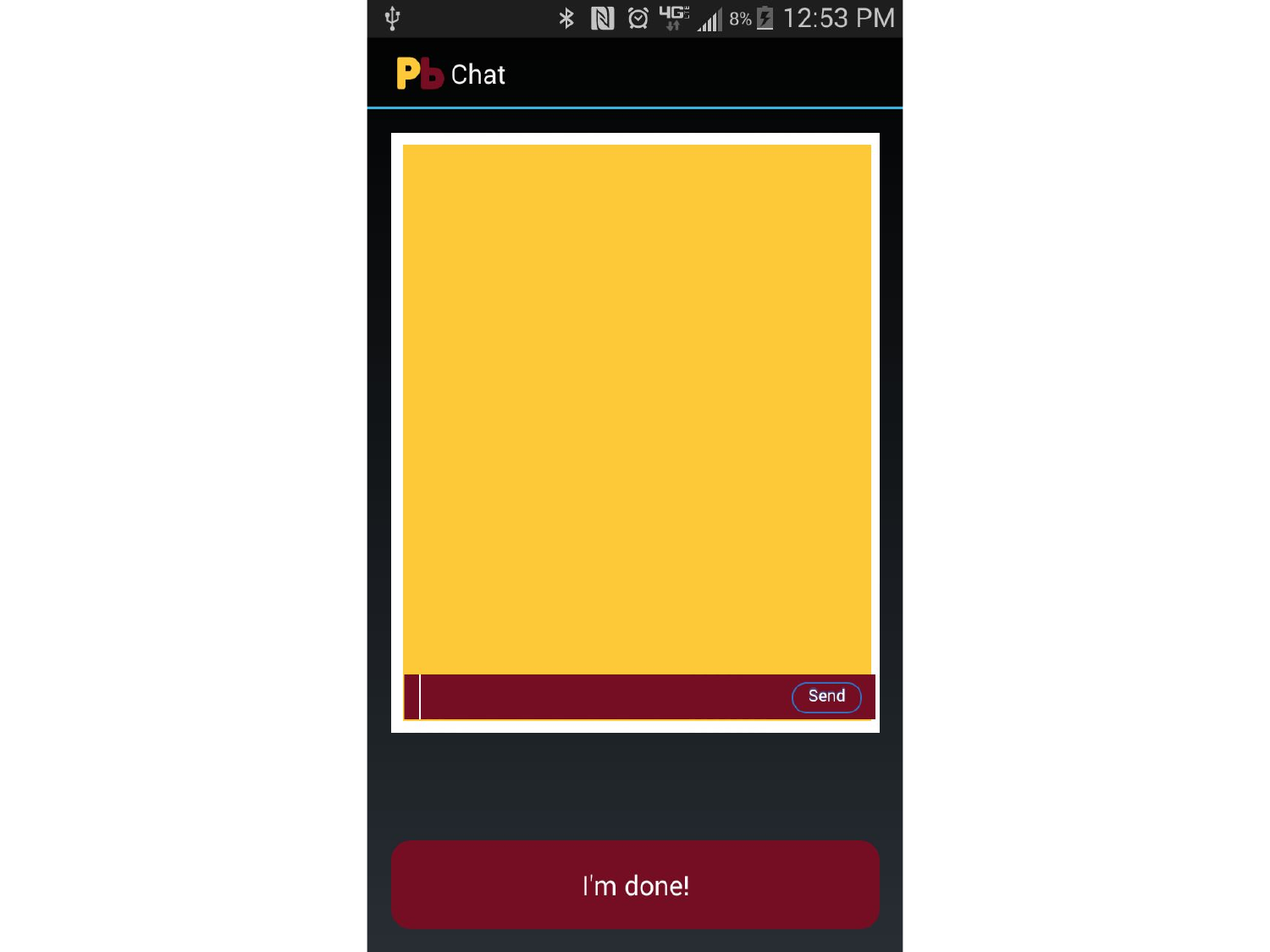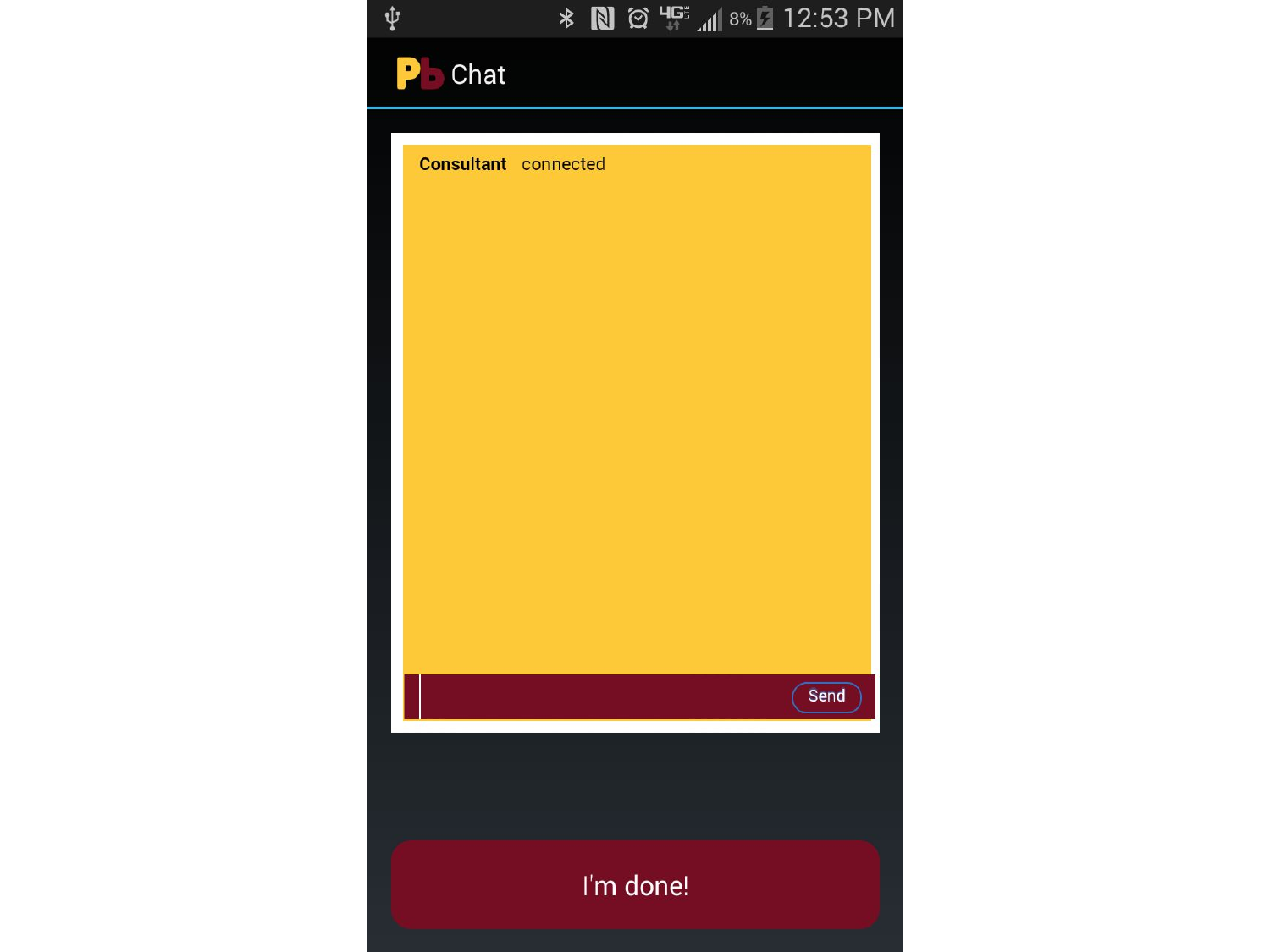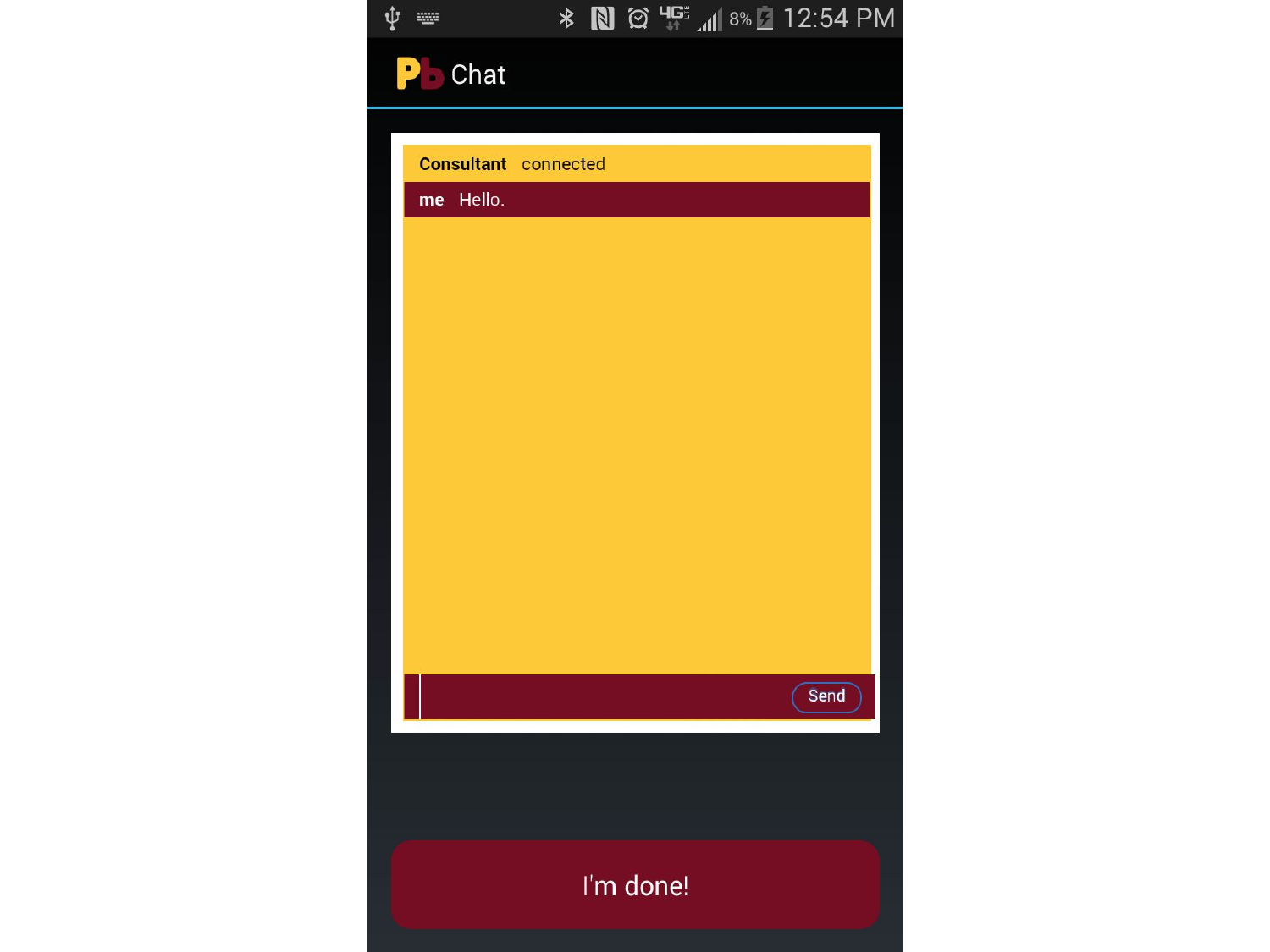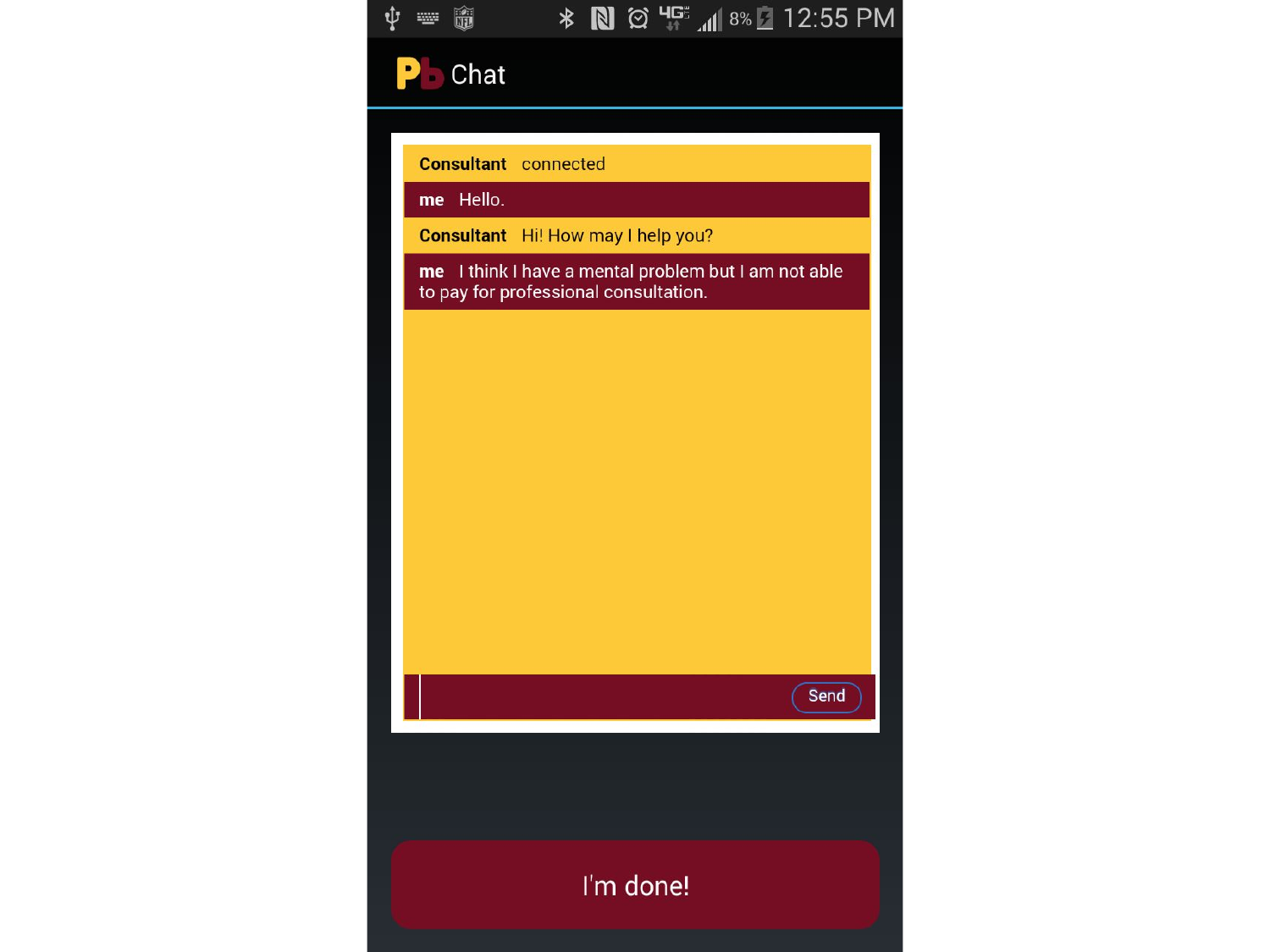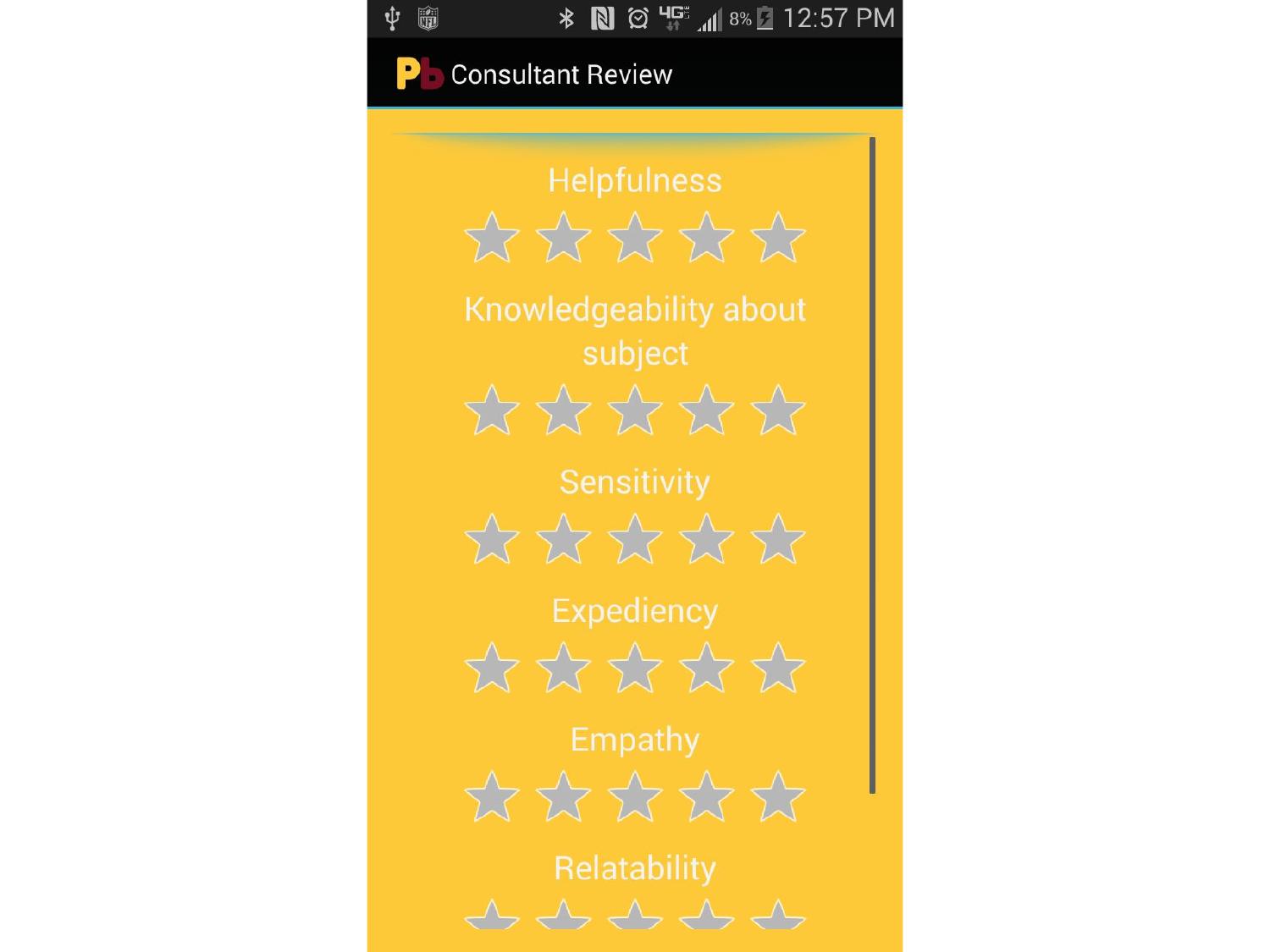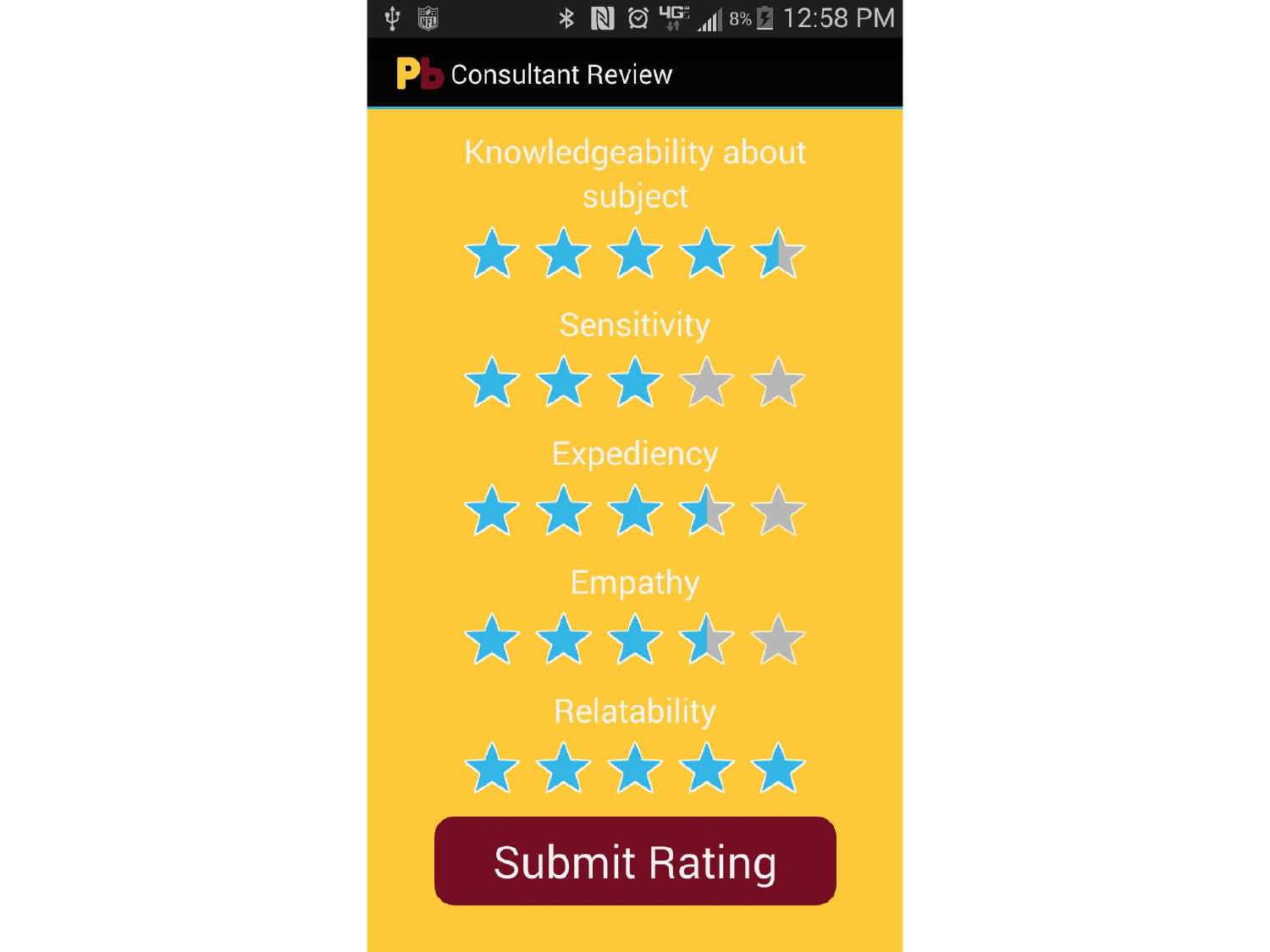



 $\mathbb{N}$   $\otimes$  <sup>4G</sup><sub>241</sub> 8% 2 12:59 PM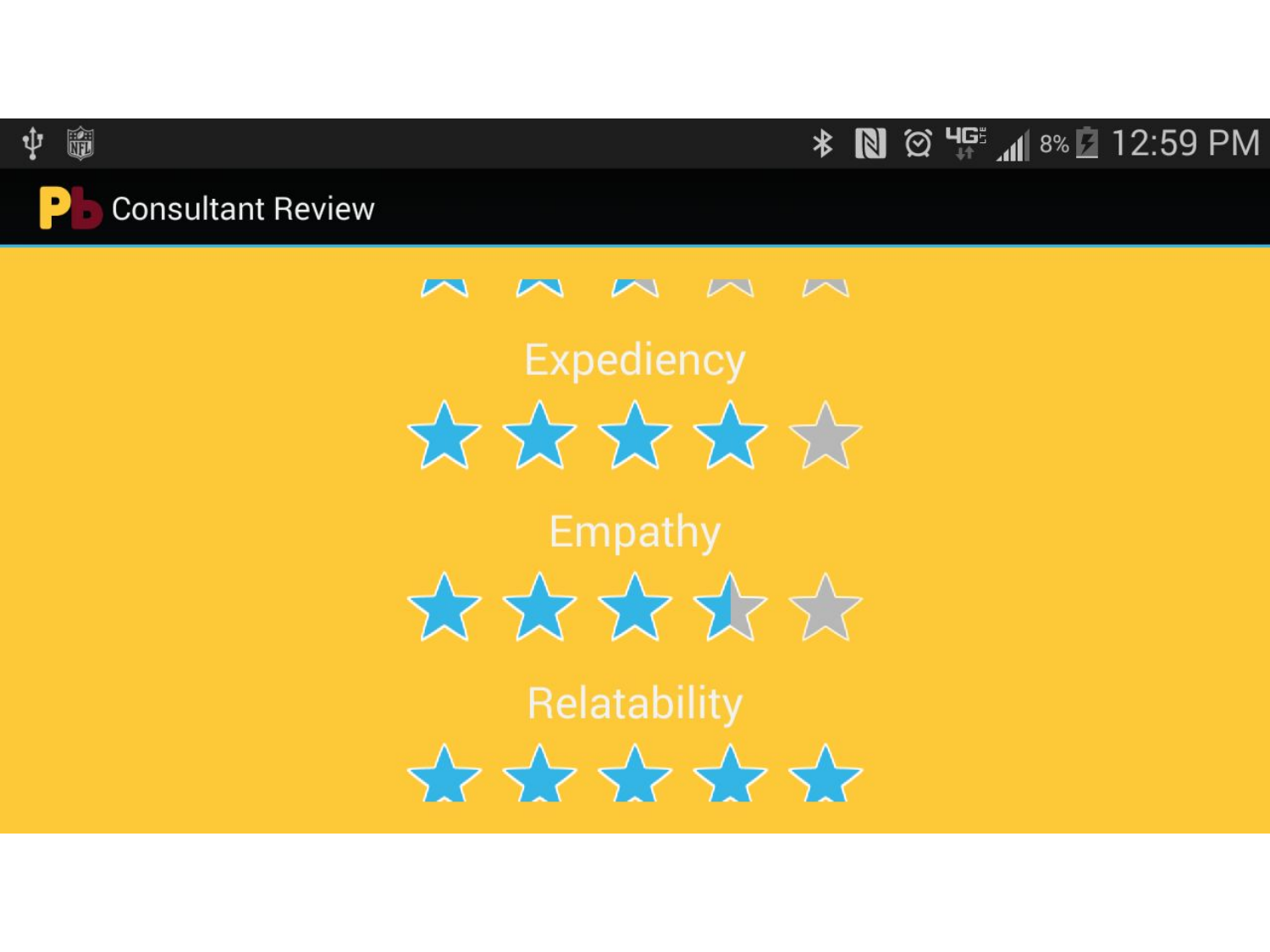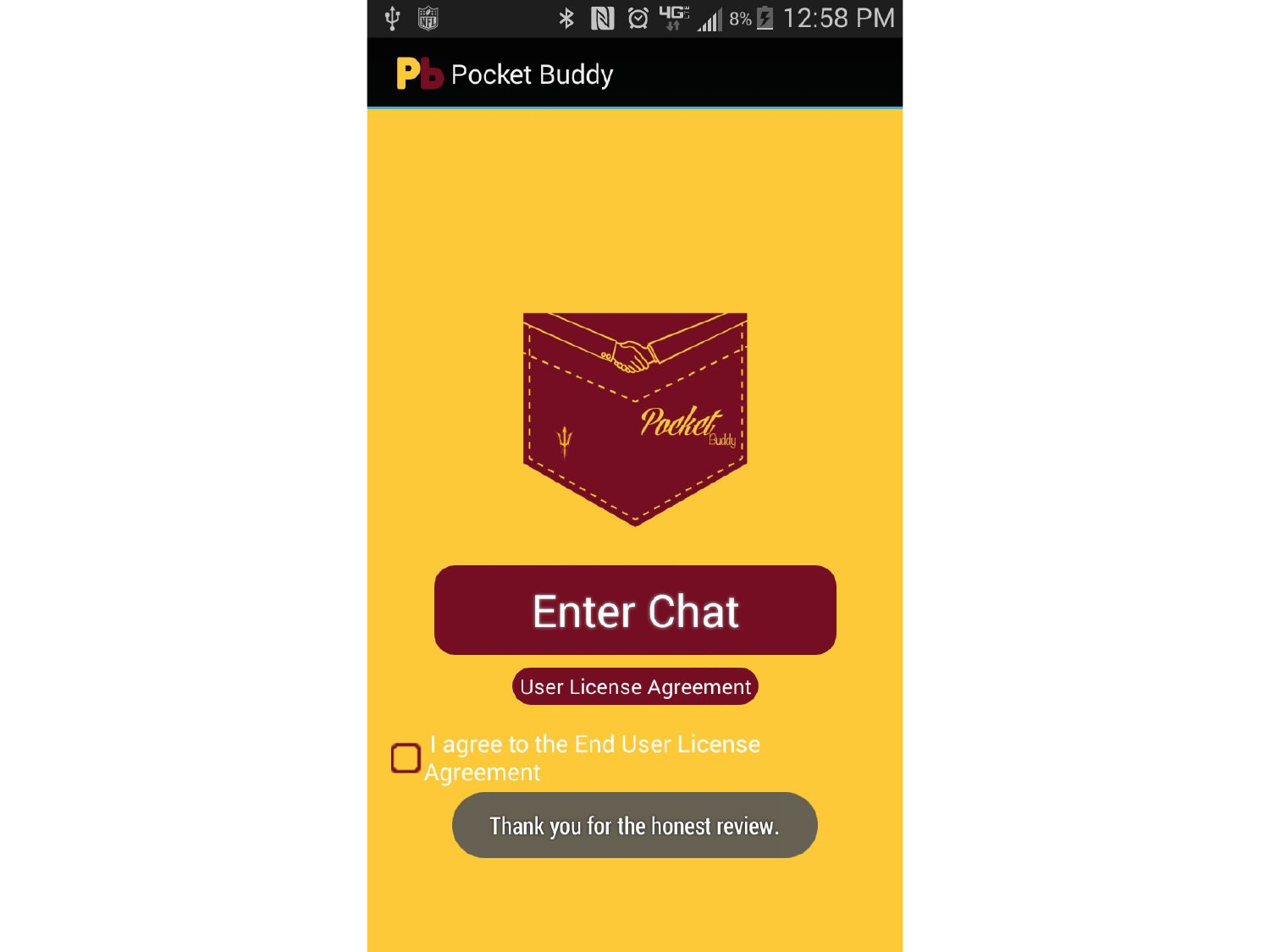### **What lies in store**

This is obviously an early prototype. We plan to implement:

- **Consultant accounts and authentication**
- Consultant rankings and review records
- Summary of accounts served and average ratings
- Simple statistics tracking
- Web client, iOS client